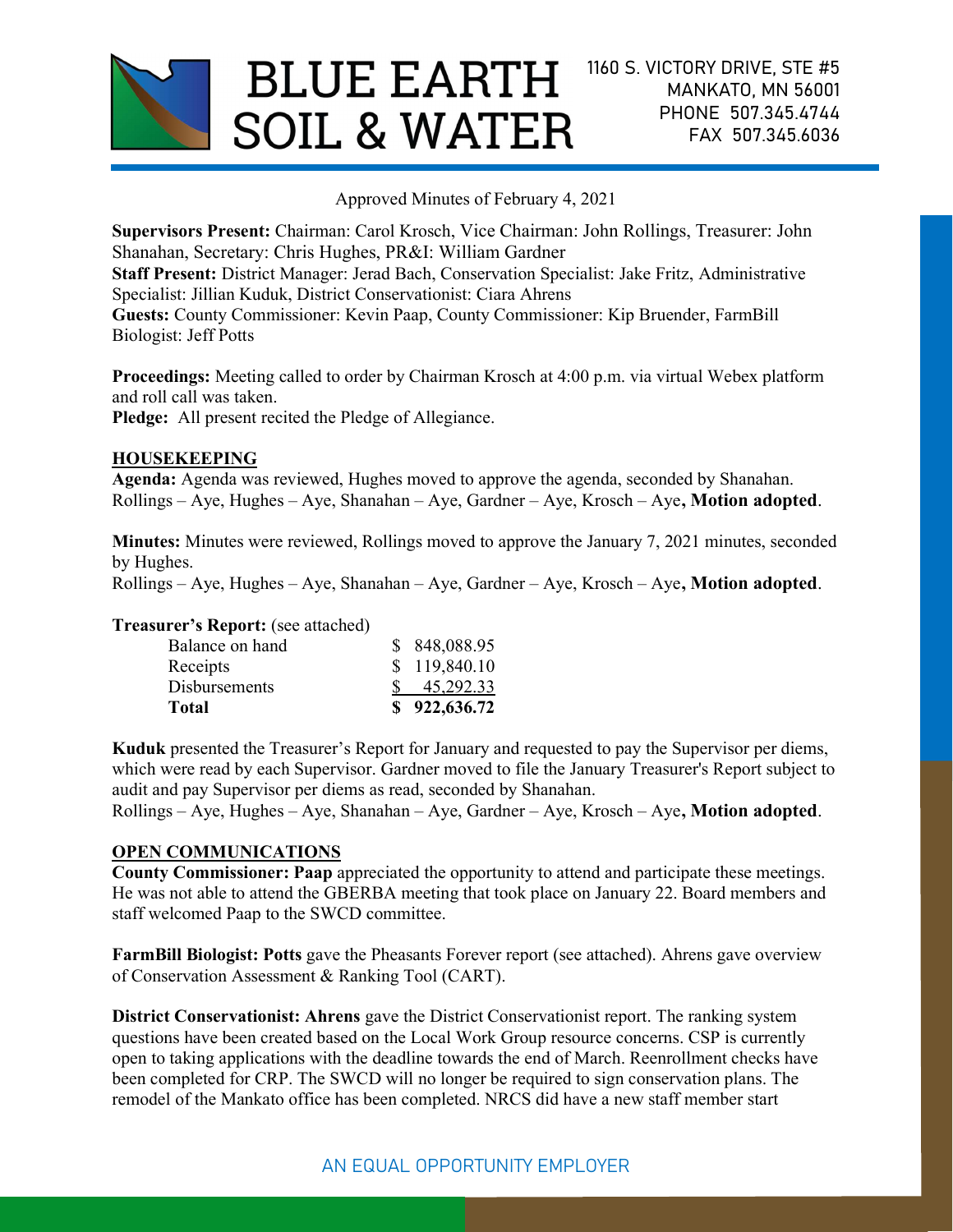recently and applications are still being accepted for their open positions. She met with the Crystal Waters Project regarding interest in doing some projects over in the Crystal Lake watershed. She also is looking to apply for some additional funding through the MRBI national initiative.

District Manager: Bach presented the District Manager report. Appreciated the office staff keeping things going while he was away on paternity leave. He passed along to the board the news that Conservation Technician, Blomberg, will be leaving the district as of February 12 to move back to Wisconsin. ELink reporting has been completed and will be discussed under new business. The Watonwan 1W1P steering team has been working on the work plan to send to BWSR so that the grant agreement can be received in March. The design process has begun for projects that were surveyed in the fall and we'll have a request for a cover crop cost share contract later on in the meeting. The tree program has been doing well and we are double the number of orders and trees sold for what we would normally have at this time in the year. The AgBMP annual report and additional funding request has been submitted. He's also been working with Le Sueur SWCD on landowner outreach within the Washington Lake watershed to promote our partnered grant which will help cost share best management practices for those residents. The board congratulated Bach on the newest addition to his family.

# COST SHARE CONTRACTS:

### 319-TMDL-16-07-12 Hubmer (Cover Crops)

Fritz requested to encumber \$5,118.71 for the planting of 255 acres of cover crops, with an estimated total cost of \$10,237.42. Shanahan moved to encumber \$5,118.71 for the 319-TMDL-16- 07-12 (Hubmer) contract to be paid by the GBERBA 319-TMDL implementation grant, seconded by Rollings.

 $Rollings - Aye$ , Hughes – Aye, Shanahan – Aye, Gardner – Aye, Krosch – Aye, **Motion adopted**.

### NEW BUSINESS:

## 2020 AgBMP Loan Report

Kuduk reviewed the 2020 Ag BMP loan report and stated the 2021 funding needs report was submitted earlier this week. There are currently 3 applications pending from last fall that were not able to be completed due to weather.

### eLink Report Update:

Bach presented the eLink report update to the board. The SWCD currently has 16 grants they are responsible for tracking and reporting purposes which cover staff time, projects and equipment. Being the host district for the South Central TSA, the SWCD is also responsible for tracking and reporting on their 8 grants.

### FY20 Audit:

Kuduk reminded the board of the financial reporting requirements set by BWSR which requires an audit every year. It was requested that the board approve Peterson Company's bid of \$2,900.00 to complete the FY20 audit. Gardner moved to approve Peterson Company's bid to complete the SWCD's FY20 Audit, seconded by Shanahan.

 $Rollings - Aye$ , Hughes – Aye, Shanahan – Aye, Gardner – Aye, Krosch – Aye, **Motion adopted**.